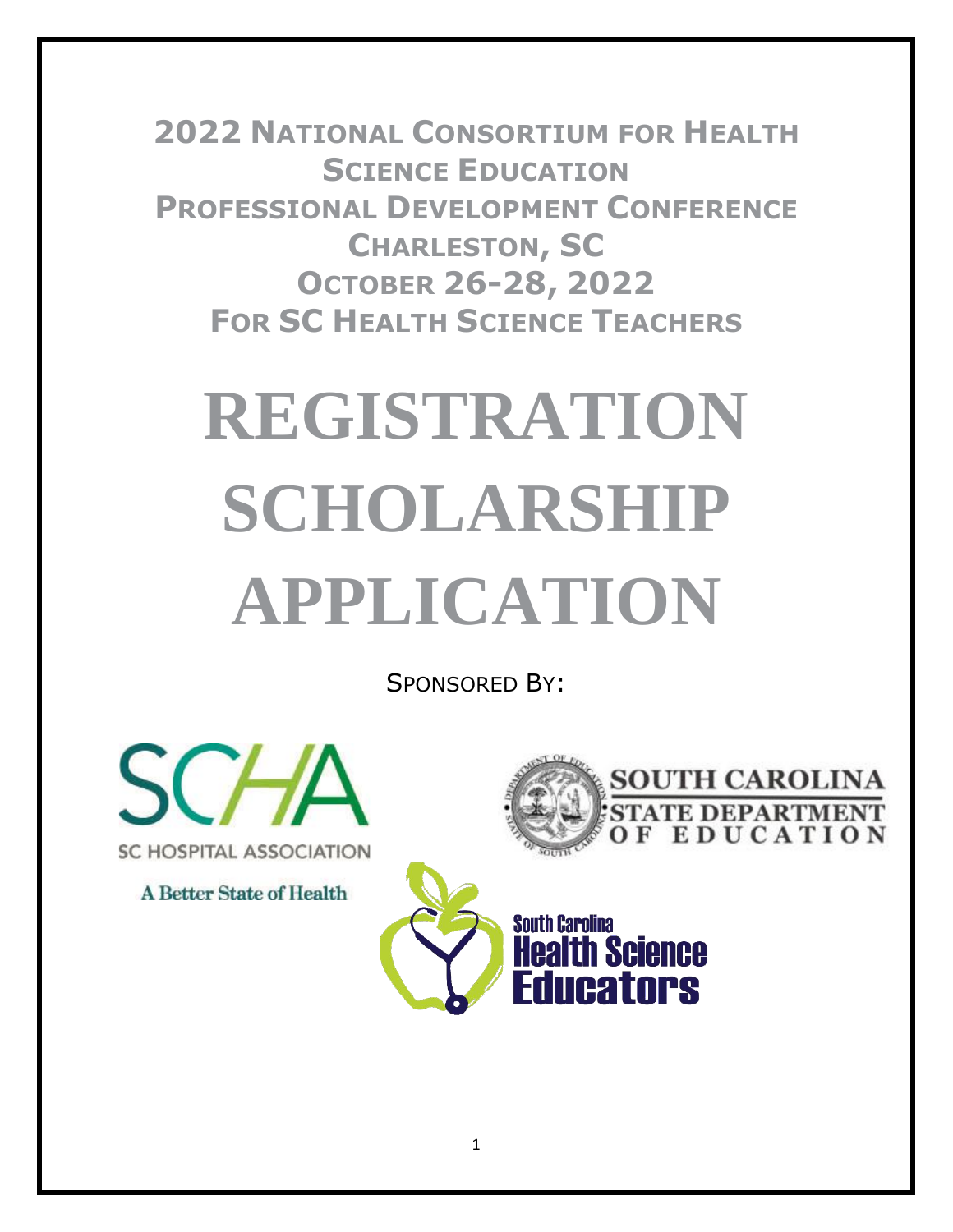# **2022 National Consortium for Health Science Education Professional Development Conference**

## **INDIVIDUAL REGISTRATION SCHOLARSHIP APPLICATION Valued at \$575**

#### **I. PURPOSE**

The purpose of this travel grant application is to enable Health Science high school teachers to apply for an award to receive FREE registration to the NCHSE professional development conference being held this fall October 26-28, 2022, in Charleston, SC. The value of this award is \$575.00

Teachers receiving the scholarship award must fulfill a curriculum requirement which incorporates the teaching of health science education. Grantees will be *required to submit electronically two activities, projects, or* lesson *plans* by **December 31, 2022.** In addition, the grantees *must submit a course pacing guide* from a state approved health science course they teach. The plan will be to support health science teachers and post submissions on the SCDE Health Science Web Page. Failure to submit the requirements will make you ineligible to receive any Health Science or HOSA scholarships for a period of no less than two years.

#### **II. GRANT AWARDS**

Up to 25 high school teachers will be awarded free registration \$575 each to support attendance to the National Consortium of Health Science Education (NCHSE) 2022 Professional Development Conference. All applications will be reviewed by a selection committee and the selected teachers will be notified.

#### **III. ELIGIBILITY CRITERIA**

Any high school teacher who currently teaches health science course(s) in a South Carolina high school or career and technology center is eligible to apply for the grant award.

#### **IV. GUIDELINES**

The completed application must not exceed three pages, double spaced, with 12-point font.

#### **V. REQUIRED INFORMATION FOR APPLICATION**

#### **CONTACT INFORMATION**

- Teacher's name
- School name and address
- Email address
- Phone/Fax number
- Principal/Director's name and email address
- Course title(s) you teach